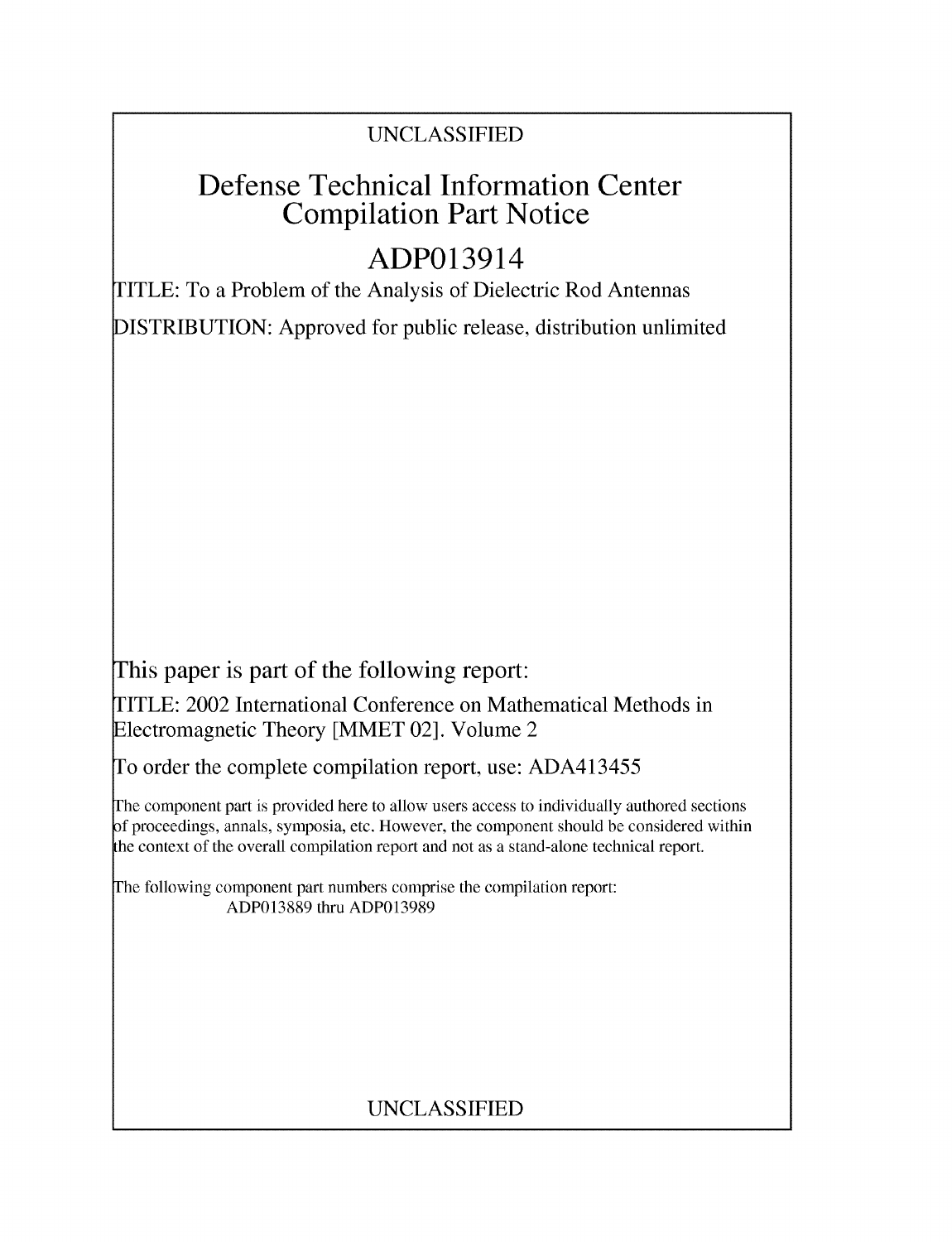### TO **A** PROBLEM OF THE **ANALISIS** OF DIELECTRIC ROD **ANTENNAS**

Buharov S.V.

Dnepropetrovsk National University, Ukraine 49050, Dnepropetrovsk, Naykovy lane 9, korp. 12, ph. + 380 (56) 776-90-92; e-mail: buser@ap1.net-rff.dsu.dp.ua

#### ABSTRACT.

A number of problems arising at designing and the analysis of dielectric rod antennas is reviewed. The complex propagation constants for the  $HE_{11}$  wave in a dielectric rod are obtained. The field disribution along the rod of finite length with allowance for reflections from the rod ends is analyzed.

#### **INTRODUCTION**

At present time decimeter and centimeter bands are widely used by different telecommunication systems. Requirements to antennas depend on their field of application. To protect antennas against climatic factors different covers are put on the open surfaces or the streamer is mounted, that can result in changes of an input resistance, distortion of antennas patterns, rereflections of a signal etc. The dielectric rod antennas, exciter of which is completely submerged in a dielectric rod from polystyrene or ceramics less depend on aggressive environmental factors and can be widely used by different telecommunication systems.

#### THE WAVE PROPAGATION **ALONG** THE ROD

The hybrid wave  $HE_{11}$  is the main wave of dielectric rod of circular cross section. It has both magnetic and electrical longitudinal components of an electromagnetic field. From a condition of continuity the tangent components on a surface of a rod it is possible to receive the following equation:

$$
4 \cdot \pi^2 \cdot f^2 \cdot g^2 \cdot n^2 \cdot (\epsilon - 1)^2 / c^2 = [\epsilon \cdot \psi_2^2 \cdot (\frac{\psi_1 \cdot J_{n-1}(\psi_1)}{R \cdot J_n(\psi_1)} - \frac{n}{R}) - \psi_1^2 \cdot (\frac{\psi_2 \cdot K_{n-1}(\psi_2)}{R \cdot K_n(\psi_2)} - \frac{n}{R})] *
$$

\*
$$
[\psi_2^2 \cdot (\frac{\psi_1 \cdot J_{n-1}(\psi_1)}{R \cdot J_n(\psi_1)} - \frac{n}{R}) - \psi_1^2 \cdot (\frac{\psi_2 \cdot K_{n-1}(\psi_2)}{R \cdot K_n(\psi_2)} - \frac{n}{R})]
$$

Where:  $c^2$  **c**,  $\chi_1$  transversal wave number in a rod.

$$
\Psi_2^2 = \frac{4 \cdot \pi^2 \cdot f^2 \cdot R^2}{c^2} - g^2 = (\chi_2 \cdot R)^2
$$

 $\psi_1^2 = \frac{4 \cdot \pi^2 \cdot f^2 \cdot \varepsilon \cdot R^2}{2} - g^2 = (\chi_1 \cdot R)$ 

 $\chi$   $\chi$ <sub>2</sub> transversal wave number outside of a rod,  $g = hR = \text{Re}(g) - i \cdot \text{Im}(g)$ , *h* is a longitudinal wave number.

Numerical solution of the given transcendental equation rather g at known  $f, R, \varepsilon, n$ allows to find required propagation coefficients of an interesting type of wave. The obtained results for two materials are shown in the fig. 1

*KlI,r UKRAINI', IX-TfH INT7RNATIONAI, CONRI.WC'N('F ON MA,7'HEAMA77CAl. MIETHODS IN Eli'CTIROMAGNIv7u THEOiY*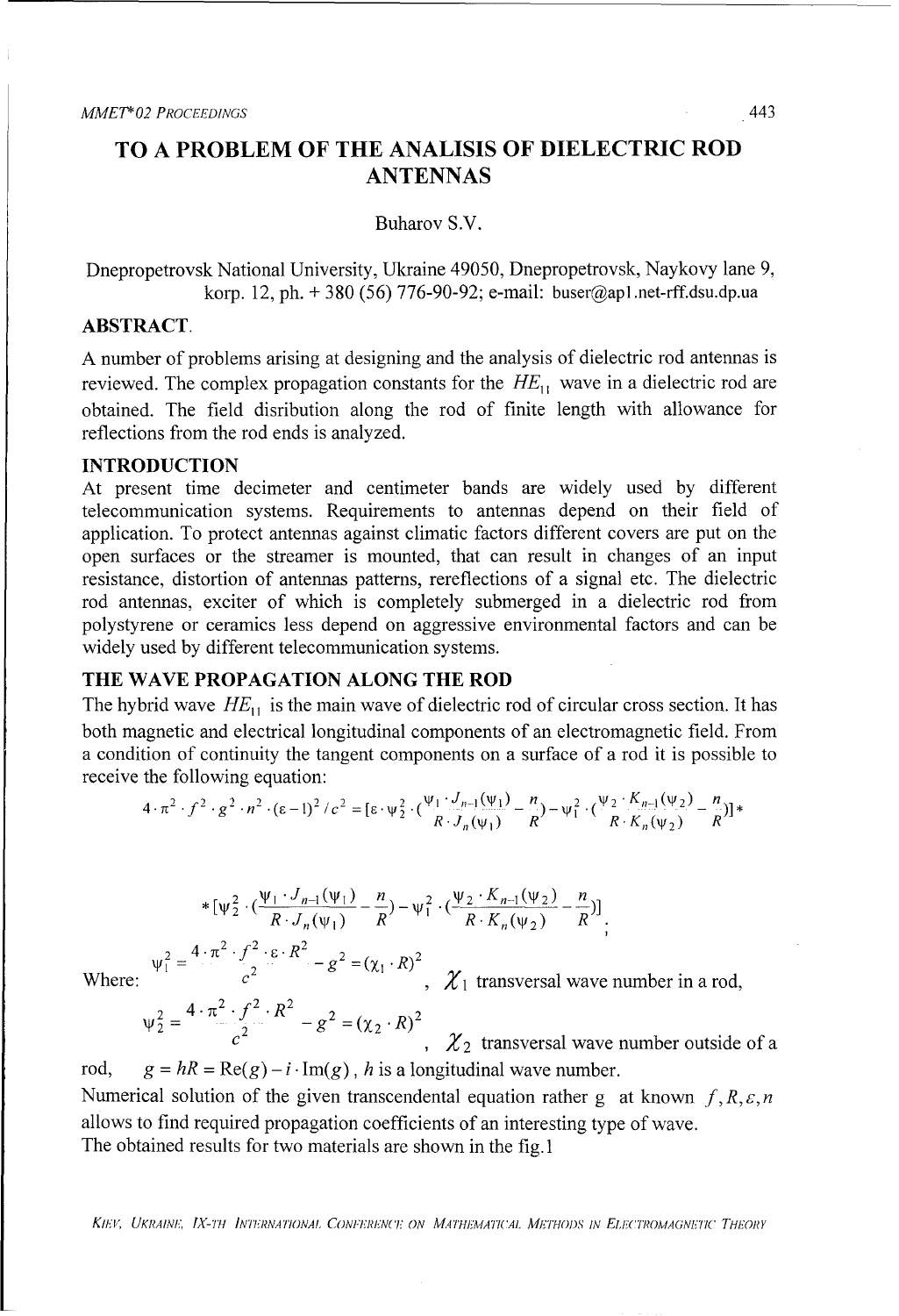



#### REFLECTION FROM THE ROD END

As the first approach the hybrid wave reflection from the rod end can be considered as the sum of reflections of different polarization inhomogeneous waves.[1]



KIET, UKRAINE. IX-TH INTERNATIONAL CONFERENCE ON MATHEMATICAL METHODS IN ELECTROMAGNETIC THEORY